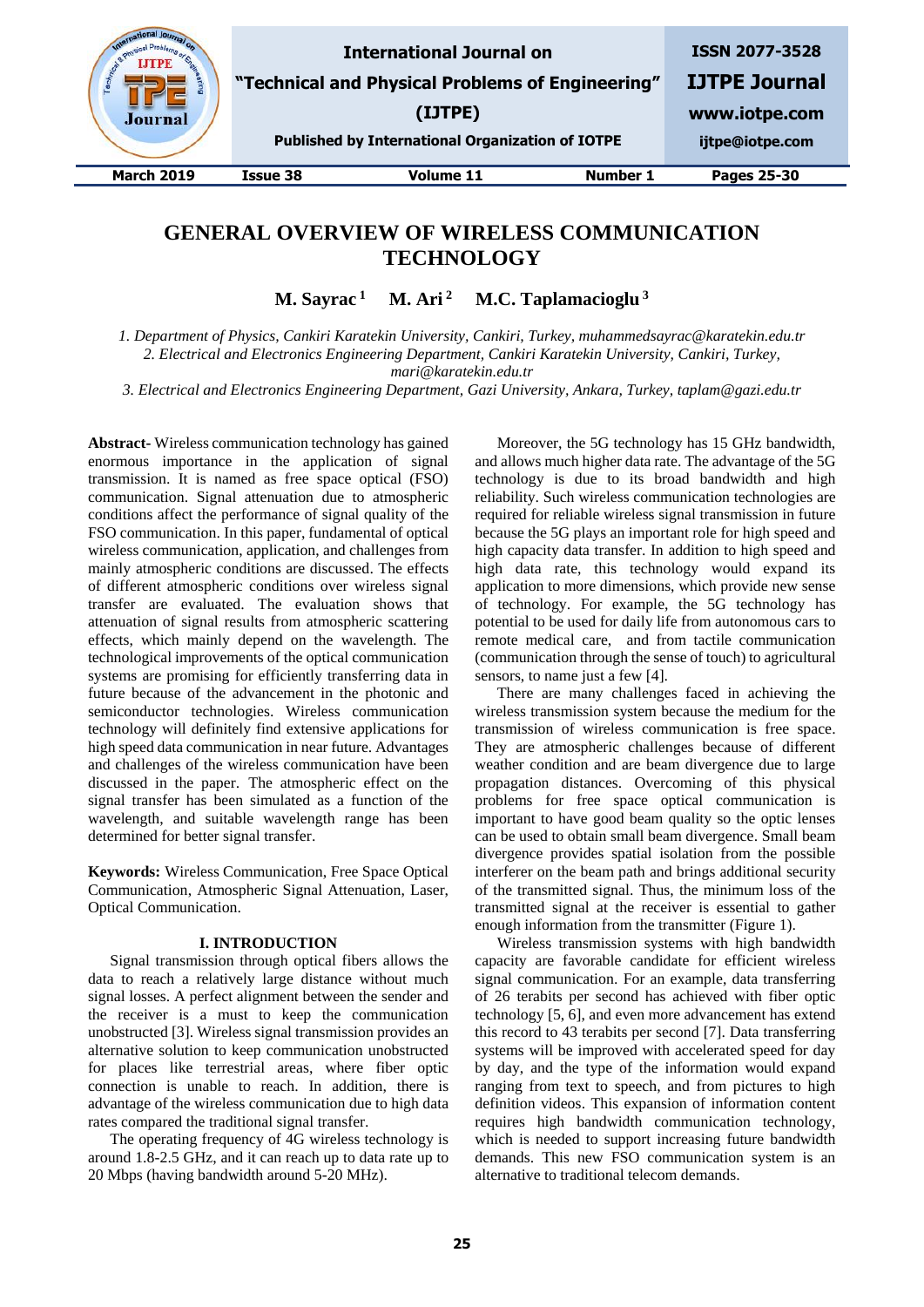

Figure 1. Schematic demonstration of wireless communication system [1]

Technological achievements in the nano photonic area leads to improve the quality of the transmitted signal. Such improvements in the technology would provide much larger bandwidth than the current systems. For example, generation of short pulses from semiconductor lasers (such as femtosecond lasers) would be candidate because of their stability and applicability to information and communication systems [8]. Also, transferring information through laser has advantage in terms of the data security because it is difficult to dig collimated laser beam. Moreover, the reliability of the wireless signal transmission could be improved to higher level in different ways such as reaching large beam power, and the information security can be even much more improved with quantum cryptography.



Figure 2. Comparison of the bandwidth of the short and long laser pulses [2]

# **II. BANDWIDTH OF THE WIRELESS SIGNAL COMMUNICATION**

The optical bandwidth is used for determining the data rate in wireless communication system, which shows how much information can be transported over a channel (in bits per second). Lasers having short optical pulses are promising candidate for wireless data transmission because of their broad optical bandwidth, which is the full width at half maximum (FWHM) of the spectrum (Figure 2). The bandwidth is given as  $\Delta \lambda \approx \lambda^2 / (c \Delta \tau)$  [9] here  $\Delta \lambda$  is the bandwidth,  $\lambda$  is the central wavelength, and  $\Delta \tau$  is the pulse duration. For an example, the bandwidth is  $\sim$ 21 nm ( $\sim$ 10 THz) for 100 fs pulses at 800 nm central wavelength while it is  $42 \text{ nm}$  ( $\sim$  20 THz) for 50 fs pulses at 800 nm, here 1 fs corresponds to  $10^{-15}$  s. Thus, ultra-short pulses have enormous potential for signal transmission with very high data rate compared to the longer pulses and of course traditional copper cable, which has bandwidth of ~1 GHz. Also, different beam shapes such as Gaussian vortex beam can beneficial to optical links and can be used as an alternative for wireless signal communication [10]

To have high quality optical signal several parameters need to be optimized. Accumulating much of the sender signal with less power loss is important to reach high quality signal transmission (Figure 1). Another important thing is to reduce the disturbing influences such as background light, i.e. noise, which effect the data transmission capacity. Moreover, wireless signal Moreover, wireless signal communication can be affected by several challenges from atmospheric conditions such as rain, fog, clouds or strong wind. Such disturbances cause remarkable signal attenuation, and they need to be minimized for efficient signal transfer.

# **III. ATMOSPHERIC CHALLENGES IN WIRELESS SIGNAL COMMUNICATION**

There are many challenges faced while achieving high quality of the wireless signal communication. In this paper, one of the important challenges, which is due to atmospheric conditions such as rain, fog, and pollution etc. causing signal attenuation has been studied. They cause the attenuation of the transmitted signal. Attenuation of the atmospheric challenge is described by Beer-Lambert law [11];

$$
\tau(\lambda, L) = e^{-\gamma L} \tag{1}
$$

where, *<sup>L</sup>* is the distance between the transmitter and the receiver, and  $\gamma$  is total attenuation coefficient, which is sum of the absorption and the scattering due to atmospheric particle [12];

$$
\gamma = \alpha + \beta \tag{2}
$$

where,  $\alpha$  and  $\beta$  represent the absorption and the scattering coefficient, respectively. The typical communication wavelength falls in the atmospheric transmission window (Figure 3) [13]. So the atmospheric loss due to absorption is neglected in the calculation [13].



Figure 3. Atmospheric transmission as a function of the wavelength [3]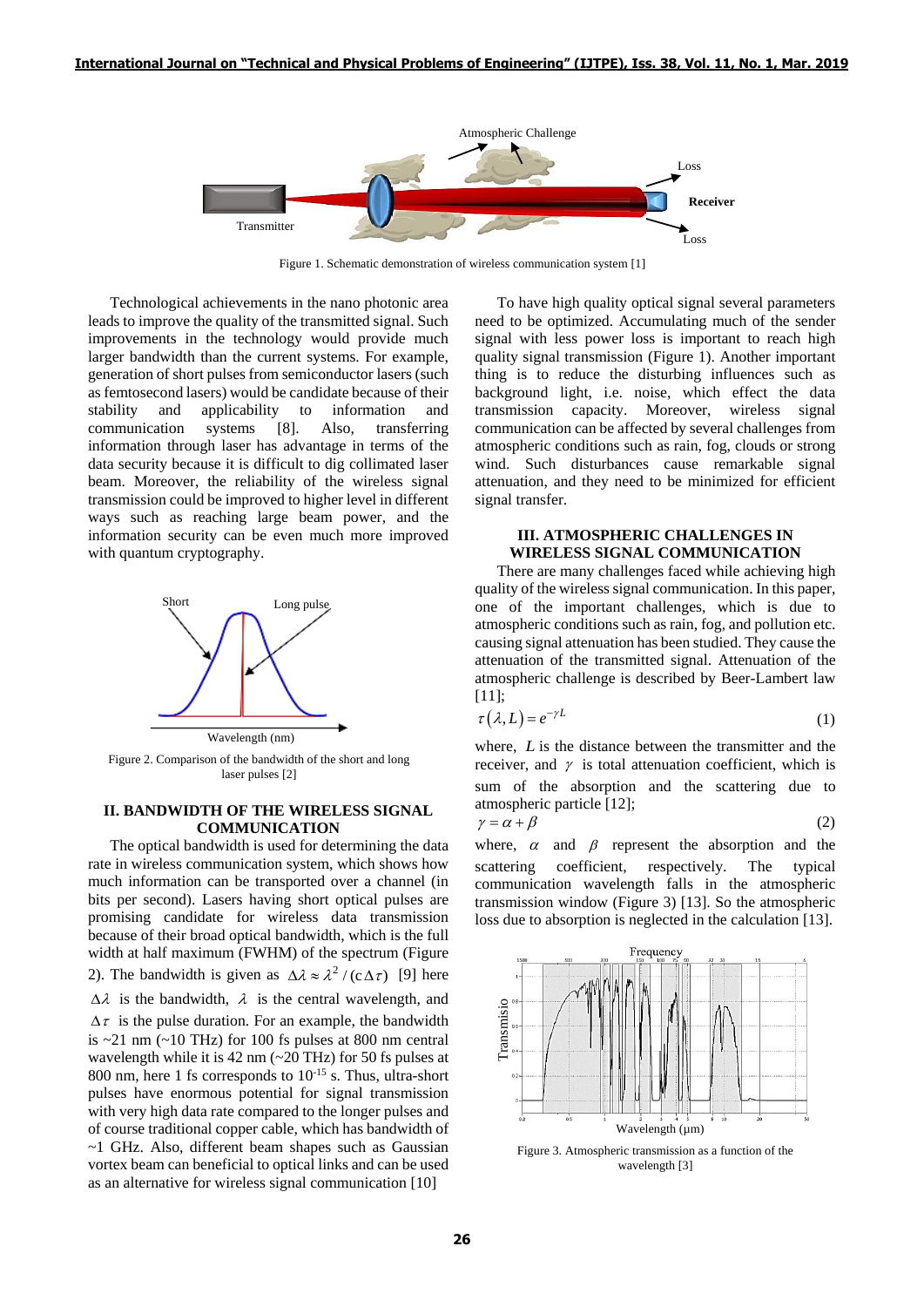Figure 3 shows the atmospheric transmission window (grey color rectangles). In this paper, scattering of the signal due to different weather conditions is studied in wireless communication system. The scattering is defined the change of the direction of the beam. It depends on the particle size that encounters during the propagation, and results from Rayleigh scattering, Mie scattering and Geometrical scattering. If the particle size is much smaller than the beam wavelength, it is called Rayleigh scattering [14], which is negligible on the IR band of the spectrum. So factors affecting wireless signal come from the Mie scattering and Geometrical scattering, and the total scattering is given as [15];

$$
\beta_{total} = \beta_{Mie} + \beta_{Geo} \tag{3}
$$

The first term of Equation (3) is due to Mie scattering, which is the interaction of the beam with atmospheric particle having radius close to the beam wavelength, and it is given as [15];

$$
\beta_{Mie} = \frac{3.91}{V} \left(\frac{550 \text{ nm}}{\lambda}\right)^q \tag{4}
$$

where, *V* is the visual range of the atmosphere, and  $\lambda$  is the wavelength.

The second term of Equation (3) results from the Geometrical scattering, which is due to the larger particle size than the wavelength of the beam, and it mainly depends on the weather conditions such as rain. The geometrical scattering due to raindrop is given as [15];

$$
\beta_{Geo} = \pi a^2 N_a Q_{scat} \left(\frac{a}{\lambda}\right)
$$
\n(5)

where,  $a$  and  $N_a$  are the radius of the raindrop (cm) and the raindrop distribution (cm<sup>-3</sup>), respectively,  $Q_{scat}$  is scattering coefficient ( $Q_{scat} = 2$ ) [16], and  $N_a$  depends on the rain fall rate and the speed of the rain drop.

In this section, the total loss due to scattering in four different atmospheric conditions are analyzed: (i) only Mie scattering (Non-rainy weather), (ii) light rain, (iii) medium rain, and (iv) heavy rain conditions. Total scattering  $(\beta_{total})$  factor in Equation (3) is analyzed for different particle size  $(a)$ , different rain distribution  $(N_a)$  and different visual range  $(V)$ . The visual range  $(V)$  is chosen between 2 km to 20 km depending on the weather condition.

Particle size  $(a)$  is chosen  $0.002$  cm, and rain distribution  $(N_a)$  is chosen for different rain type from Ref. [15, 16]. The total scattering for different weather condition is presented in Figure 4. The difference of the scattering from the clear sky to the light rain conditions are relatively small. However, there is a notable increase in the scattering coefficient for the heavy weather conditions, which most attenuate the wireless signal. Increase of the wavelength decreased the scattering (Figure 4). Figure 4 presents the Mie scattering blue solid line, the light rainy day red dashed line, medium rainy day yellow dotted line, and heavy rainy day purple dashed-dotted line, respectively.

Table 1. Data for different scattering parametersScattering Coefficients  $(10^{-4}$ /km)

| Wavelength | Mie        | Light | Medium | Heavy |
|------------|------------|-------|--------|-------|
| $(\mu m)$  | Scattering | Rain  | Rain   | Rain  |
| 0.5        | 23.29      | 3.01  | 22     | 30    |
| 0.7        | 15.04      | 2.14  | 16     | 22    |
| 0.9        | 10.84      | 1.70  | 13     | 18    |
| 1.1        | 8.35       | 1.44  | 12     | 15    |
| 1.3        | 6.72       | 1.27  | 11     | 14    |
| 1.5        | 5.58       | 1.15  | 9.86   | 12    |
| 1.7        | 4.74       | 1.06  | 9.29   | 12    |
| 1.9        | 4.10       | 0.943 | 8.86   | 11    |
| 2.1        | 3.60       | 0.941 | 8.52   | 10    |
| 2.3        | 3.20       | 0.899 | 8.25   | 10    |
| 2.5        | 2.87       | 0.864 | 8.02   | 9.71  |
| 2.7        | 2.60       | 0.835 | 7.84   | 9.43  |
| 2.9        | 2.37       | 0.811 | 7.68   | 9.20  |

## **IV. THE PROS AND CONS OF WIRELESS COMMUNICATION SYSTEM**

The amount of data transferred in the optical communication system is directly related to the bandwidth of the carrier field. Optical frequency permits data transfer at THz (1 THz =  $10^{12}$  Hz) bandwidth. Wireless technology provides improved data communications leading to faster transfer of signal between the transmitter and the receiver.

Wireless communication system also provides very narrow beam, providing the transmitted signal to focus very small area. This focusing provides spatial isolation from the possible interferer during the propagation and enhancing the security of the information. However, the beam divergence leads to size of the beam larger at the receiver so the only some fraction of the beam is collected by the receiver. Moreover, the atmospheric conditions such as fog and rain cause the signal loss at the receiver, Figure 1. The diffraction limited beam should be used to eliminate the power losses due to diffraction. In addition, elimination of the optic loss from the transmitter and from the receiver increases the signal quality of the wireless communication system.

Table 1 shows varying scattering parameters for different wavelength. Mie scattering is higher for smaller wavelength, and it is relatively small at the wavelength around 2 µm. For the light rain condition, the scattering parameters are small, but it goes below 1 after 2 µm. For the medium rain and heavy rain conditions it starts with higher scattering coefficient at smaller wavelength, and both scatterings get smaller after 2  $\mu$ m. From the result of the Table 1, it has been concluded that the optical source of around 1.5 to 2 µm is suitable to have better signal quality for wireless data transmission.

After improving the challenges in wireless communication, it will definitely be an alternative to conventional communication system. It will find extensive application in equipment monitoring, climate control, earth quake sensing, remote data collection, satellite system for vehicle tracking, and wireless transmission in power engineering. Among the applications of the wireless signal transfer, the transmission of electrical power wirelessly has been an important aim and underdeveloped technology since the time of Tesla. The application of the power transmission wirelessly could be that the wireless technology can transfer power by converting electricity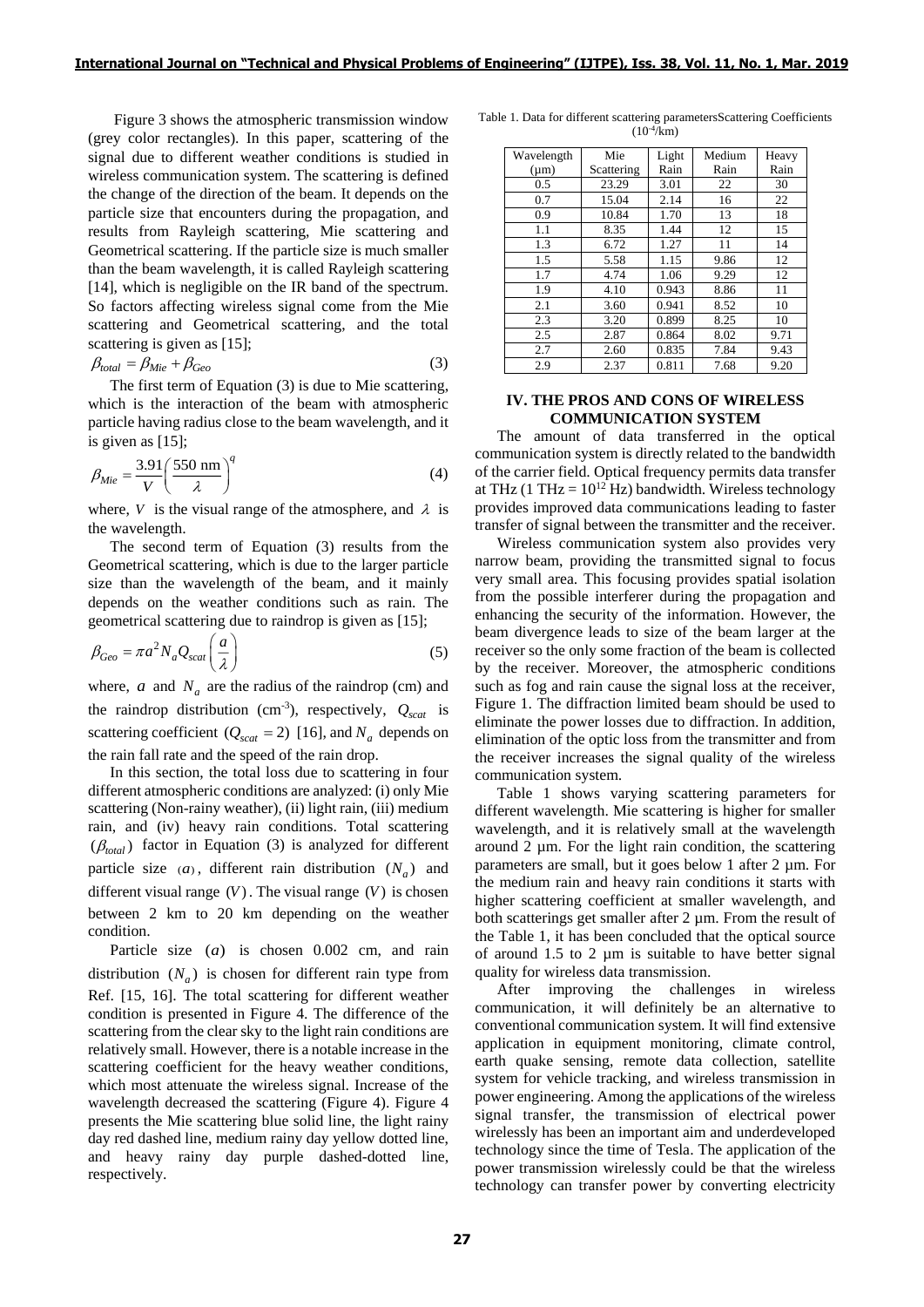into light, i.e. laser beam, and then sending the beam on the receiving detector, such as solar cell, converting the beam back into the electricity. The power transmission without wires would reduce to transmission and distribution cost. In future, solar power satellites in high earth orbit would be the main part of supplying energy from the sun with high efficiency [17].

Besides the improvements of the FSO communication in the world, FSO communication technology in Turkey has been advancing on the account of weapon data link, technical data links, satellite communication and technical communication. These improvements have potential applications on the development of the current signal processing system not only in security but also in communications. Among them satellite communication is vital role for improving high data transfer in high reliability. Thus, Turkey has been making investment heavily in those technologies, and it is on the same track with leading economies in terms of communication and information investments.



Figure 4. Scattering coefficient for varying atmospheric conditions as a function of the laser wavelength from  $0.5$  to  $3 \mu m$ 

## **V. RESULTS AND DISCUSSION**

In this paper, we present a detailed study of atmospheric condition for the wireless communication system. We mentioned applications, advantages and challenges of the FSO communications. With different atmospheric condition, the parameters are varied and optimized. This paper targets to present advances and challenges of the wireless communication system. First of all, the advantages of the wireless communication are mentioned in the section of the introduction part, and then importance of bandwidth for the high signal transfer rate is presented. It is studied the effect of the atmospheric condition on the wireless communication system. The transmitted signal is attenuated due to obstacles that the signal encounters while traveling. To analyze the challenges on the wireless communication the attenuation has only been assumed due to the absorption and the scattering effects. The theoretical calculation of signal attenuation has been performed with the MATLAB program.

The absorption has neglected in the used spectral range since the absorption falls into transmission window of the spectrum, Figure 3. Moreover, the scattering which is caused from much smaller particle size than the laser wavelength (Rayleigh scattering) has been neglected. The theoretical calculation for wireless communication has been performed for only Mie scattering and the Geometrical scattering. Both scatterings factors have been considered as the main atmospheric attenuation factor in the calculation.

The scattering of the signal has been plotted four different weather conditions that mainly affect the signal quality as in Figure 4. The atmospheric conditions for the clear sky and the light rain do not have much effects on the signal attenuation. But, when the atmospheric conditions become worse, the signal scatterings are significantly increased, which leads the signal attenuation. In addition, the increase of the wavelength leads to improvement of the signal attenuation. Thus, the longer wavelength around 2 µm range is good candidate for wireless optical communication.

#### **VI. CONCLUSIONS**

In this work, the advantages and the challenges of the wireless communication are discussed. The atmospheric factor of scattering has been taken into account to calculate the signal attenuation for varying atmospheric conditions. The theoretical calculation demonstrates that the suitable wavelength for signal transmission of around 2µm results less scattering effects. In next future, high quality communication networks would be required from each aspect of the life, and would need to be efficient, secure, and high capacity data transmission. Optical wireless communication through laser pulses is an alternative if fiber optic communication is absent or difficult to access. Development of wireless communication technology would find extensive application in many areas such as radar, remote sensing from unmanned aircraft systems, spectroscopic sensing and imaging for defense and security screening, biological sensing (disease or cancer diagnostic), telecom and wireless data transfer. The advantage of this technology provides a wide range of applications bringing significant benefit to society with user friendly and secure. We thus conclude that with relatively intense atmospheric conditions, the longer wavelength is preferable to decrease the scattering affects.

# **NOMENCLATURES**

#### **A. Acronyms**

FSO Free Space Optical FWHM Full Width at Half Maximum GPS Global Positioning System

#### **B. Symbols / Parameters**

- $\lambda$ : Central wavelength
- $\Delta \tau$ : Pulse duration
- *c* : Speed of light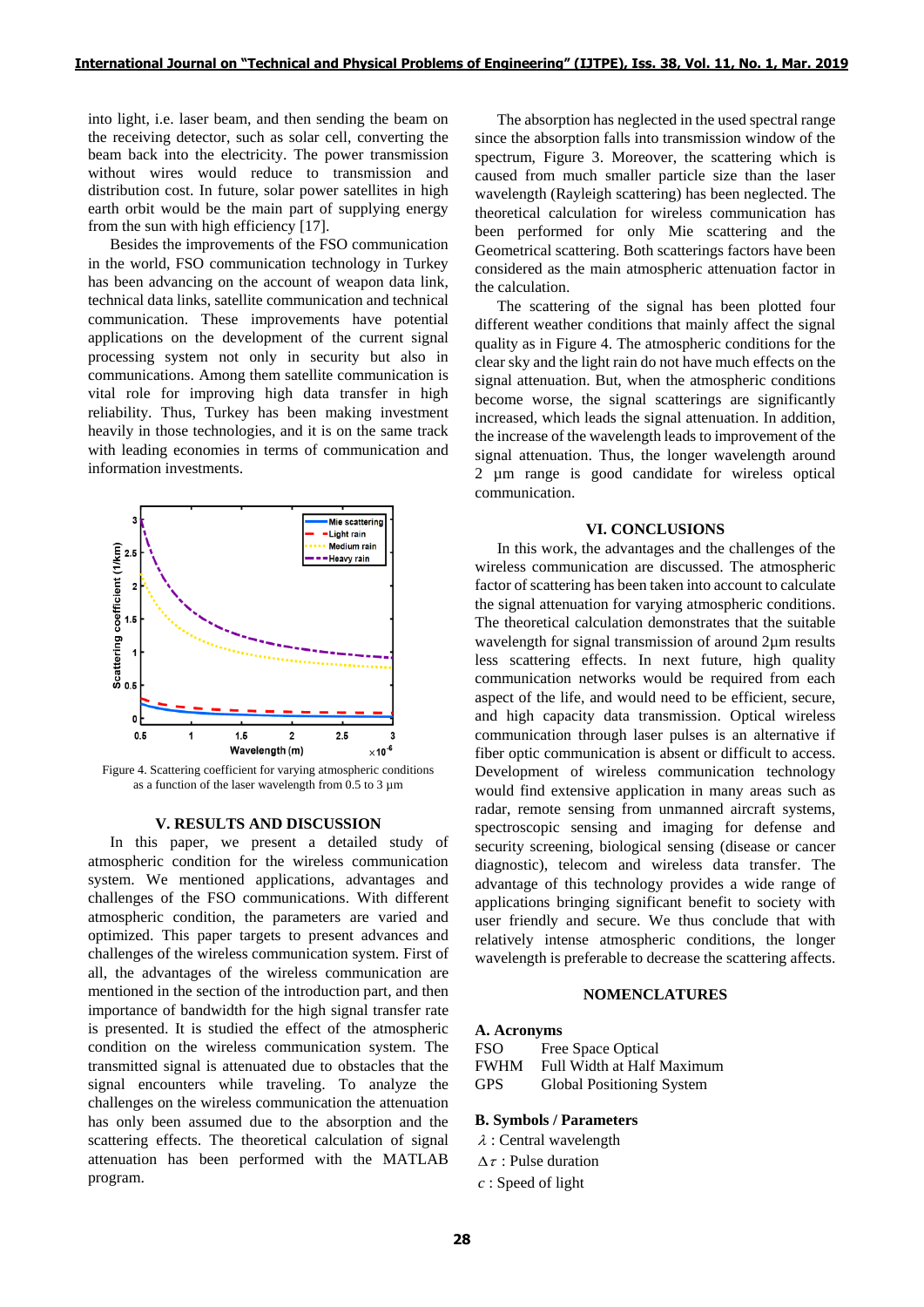$\Delta \lambda$ : Optical bandwidth

 $\tau(\lambda, L)$ : Attenuation factor

 $\gamma$ : Total attenuation coefficient

 $\alpha$ : Attenuation due to absorption

 $\beta$ : Attenuation due to scattering

 $\beta_{Mie}$ : Mie scattering

 $\beta_{Geo}$ : Geometrical scattering

*N<sup>a</sup>* : Rain drop distribution

*a* : Rain drop size

*Qscat* : Scattering coefficient

## **REFERENCES**

[1] R. Paschotta, "Free-Space Optical Communications, Encyclopedia of Laser Physics and Technology", Wiley-VCH, 2018-07-07.

[2] G. Toesko, C. Dehnert, "Ultrafast Laser Optics: Femtosecond Laser Optics Combat Pulse Dispersion, Color Errors, and Reflections", Laser Focus World, 2016. [3] S. Koenig, et al., "Wireless Sub-THz Communication System with High Data Rate", Nature Photonics, 7, 977, 2013.

A2 : Optical bandwidth<br>
2. (2.1): Altenuation factor<br>
2. (2.1): Altenuation factor<br>
2. Total attenuation coefficient<br>
2. Submanitor due to scattering<br> *P<sub>34x</sub>*: Miss scattering<br> *P<sub>34x</sub>*: Miss cantering<br> *P<sub>34x</sub>*: Miss can [4] T. Nakamura, S. Nagata, "5G Standards Frontline Report - High Speeds and High Capacity or Ultra High Confidence and Low Latency, Which Should Come First: Two Sides of a Debate at the 3GPP", 5th Generation Mobile Communication Promotion Forum (5GMF), 2016. [5] D. Hillerkuss, et al., "26 Tbit s−1 Line-Rate Super-Channel Transmission Utilizing All-Optical Fast Fourier Transform Processing", Nature Photonics, No. 5, 2011.

[6] L.K. Oxenlowe, "Single-Laser Super-Channel", Nature Photonics, No. 5, 2011.

[7] H. Hu, et al., "Single Source 5-Dimensional (Space-, Wavelength-, Time-, Polarization-, Quadrature-) 43Tbit/s Data Transmission of 6SDM x 6WDM x 1.2Tbit/s Nyquist-OTDM-PDM-QPSK", Lasers and Electro-Optics (CLEO), 2014.

[8] K.A. Ahmed, C. Kai Choong, L. Hai-Feng, "Femtosecond Pulse Generation from Semiconductor Lasers Using the Soliton-Effect Compression Technique", IEEE Journal of Selected Topics in Quantum Electronics, No. 1, 1995.

[9] R. Paschotta, "Bandwidth, Encyclopedia of Laser Physics and Technology", Wiley-VCH, 2018-03-14.

[10] H.T. Eyyuboglu, M. Ari, M.C. Taplamacioglu, H. Gozde, "Probability of Error Estimation for an Optical Link Using Phase Distribution of Gaussian Vortex Beam", International Journal on Technical and Physical Problems of Engineering (IJTPE), Issue 37, Vol. 10, No. 4, pp. 31- 35, December 2018.

[11] R.M. Gagliardi, S. Karp, "Optical Communications", New York, 1995.

[12] H. Willebrand, B. Ghuman, "Free Space Optics: Enabling Optical Connectivity in Today's Networks", Sams Publishing, Indianapolis, 2002.

[13] H. Henniger, O. Wilfert, "An Introduction to Free-Space Optical Communications", Radio Engineering, No. 19, 2010.

[14] D.R. Bates, "Rayleigh Scattering by Air", Planetary and Space Science, No. 32, 1984.

[15] K.M. Shahiduzzaman, M. Hassan, B.K. Karmaker, L.K. Biswas, "Scattering Effect on Terrestrial Free Space Optical Signal in Tropical Weather Condition", IOSR Journal of Electronics and Communication Engineering, No. 10, 2015.

[16] H.A. Fadhil, et al., "Optimization of Free Space Optics Parameters: An Optimum Solution for Bad Weather Conditions", International Journal for Light and Electron Optics, No. 124, 2013.

[17] S.K. Singh, T.S. Hasarmani, R.M. Holmukhe, "Wireless Transmission of Electrical Power Overview of Recent Research & Development", International Journal of Computer and Electrical Engineering, No. 4, 2012.

# **BIOGRAPHIES**



**Muhammed Sayrac** received bachelor's degree in physics from Cumhuriyet University, Sivas, Turkey. In August 2011, he started his master degree program, which included extensive experimental research in optics and laser physics at Texas A&M University, College Station, Texas. The

master research has been about high harmonic generation (HHG) by using amplified femtosecond laser systems, which generates pulse duration at around 50 fs with repetition rate of 1 kHz or 10 Hz. After completion his master degree in August 2013, he began his PhD program in physics at the Texas A&M University. His PhD research has included a variety of experimental topics such as high harmonic generation, laser spectroscopy, mass spectroscopy, white light generation, and Bessel-Gaussian beams. Specifically, he focused on the improving the efficiency of HHG yield. He performed research on pressure optimization of HH yield, HHG from pumpprobe fields, molecular alignment, and two-color laser field, diffractive imaging from a micron sized mesh using optimized harmonic source. He has experience in low light detection system, e.g., photomultipliers and related electronics as well as spectroscopic data acquisition LabVIEW codes, Matlab, Mathematica, Origin and SolidWorks programs. He completed his Ph.D. degree in May 2017. He is a faculty member of Physics Department at Cankiri Karatekin University, Cankiri, Turkey since November 2017. His research interests include ultrafast lasers and laser spectroscopy, nonlinear optics, high harmonic generation, attosecond science, and femtosecond lasers.